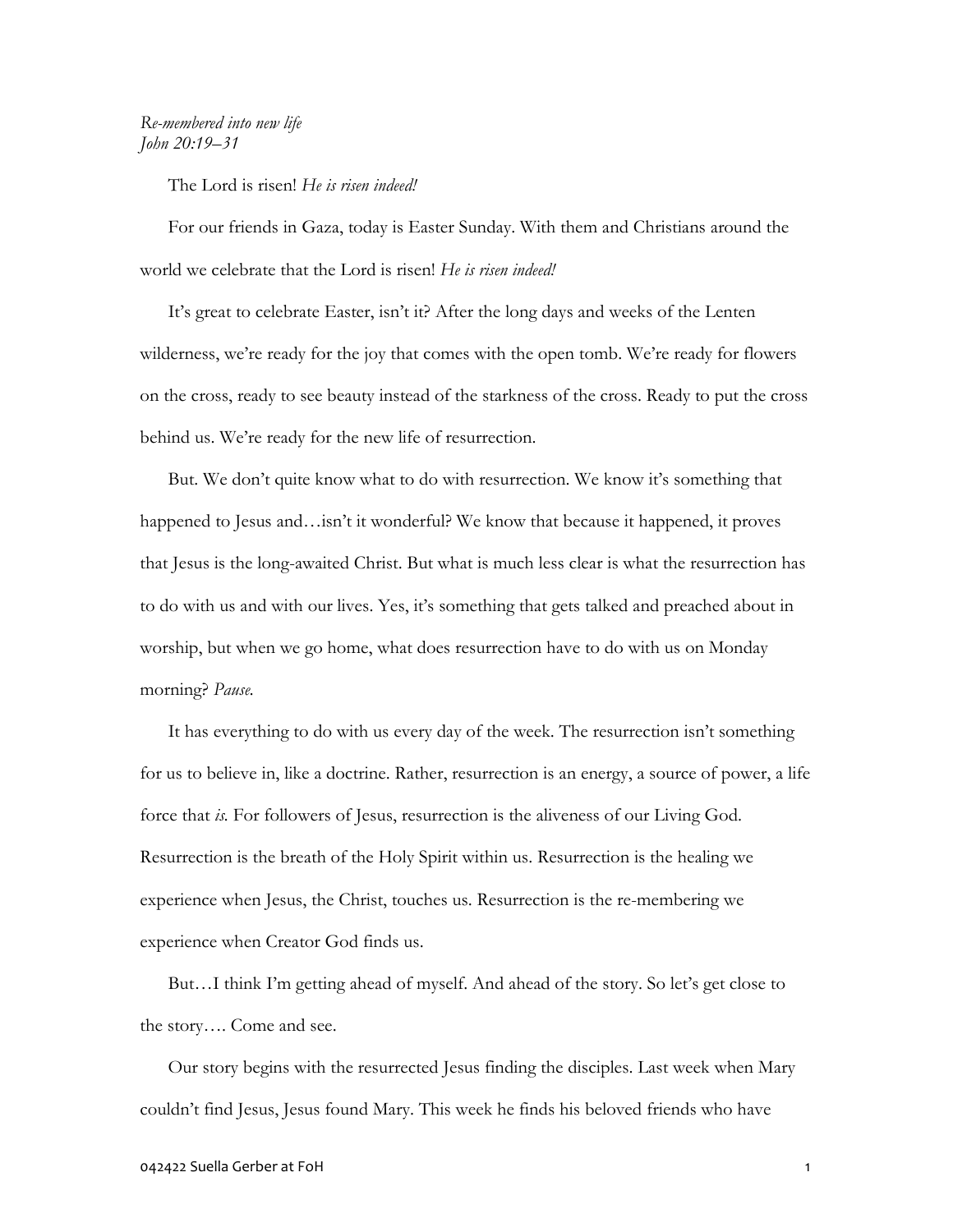locked themselves into their house. They're overwhelmed by fear and a storm of other emotions and trauma from everything that's happened in the last few weeks. Let's take a moment to imagine what they're feeling. What emotions do you imagine they were experiencing? An actual question.

It matters that we see and name these emotions. Many of us have been taught to come to these stories with our intellect. We "come and see" theologically. We read and hear them for moral instruction or right doctrine. But we have much less experience entering into them and seeing the humanity of the characters…seeing *our* humanity in the characters and storylines.

Back inside the closed-up house, the disciples are shut down and shut in, literally and emotionally locked in….

And then, there is Jesus. "Peace to you," he says. His presence, as much as his words, speak, "Peace." Jesus, God's Word-made-flesh, speaks a word of assurance. His resurrected presence embodies peace. Then he opened himself—wounds and all—and as his arms opened, their locked bodies and beings open. Having been paralyzed by fear and trauma, the power and presence of the resurrected Christ is bringing them back to life.

A second time Jesus speaks, "Peace to you." The first time he said it, he showed his open wounds. A second time he speaks, "Peace to you," then breathes into them, saying, "Receive the Holy Spirit." In John's telling of the creation story, we are watching the resurrected Jesus breathing resurrection life into these human creatures. And they become living, resurrected beings. We are witnessing the creation of a new humanity!

This creation story is *our* creation story. In John's re-membering and telling of the story, we are spoken into being with a Word of peace and the Breath of the Holy Spirit. Our story does not begin with expulsion and exile, but with God, the resurrected Victim, coming close.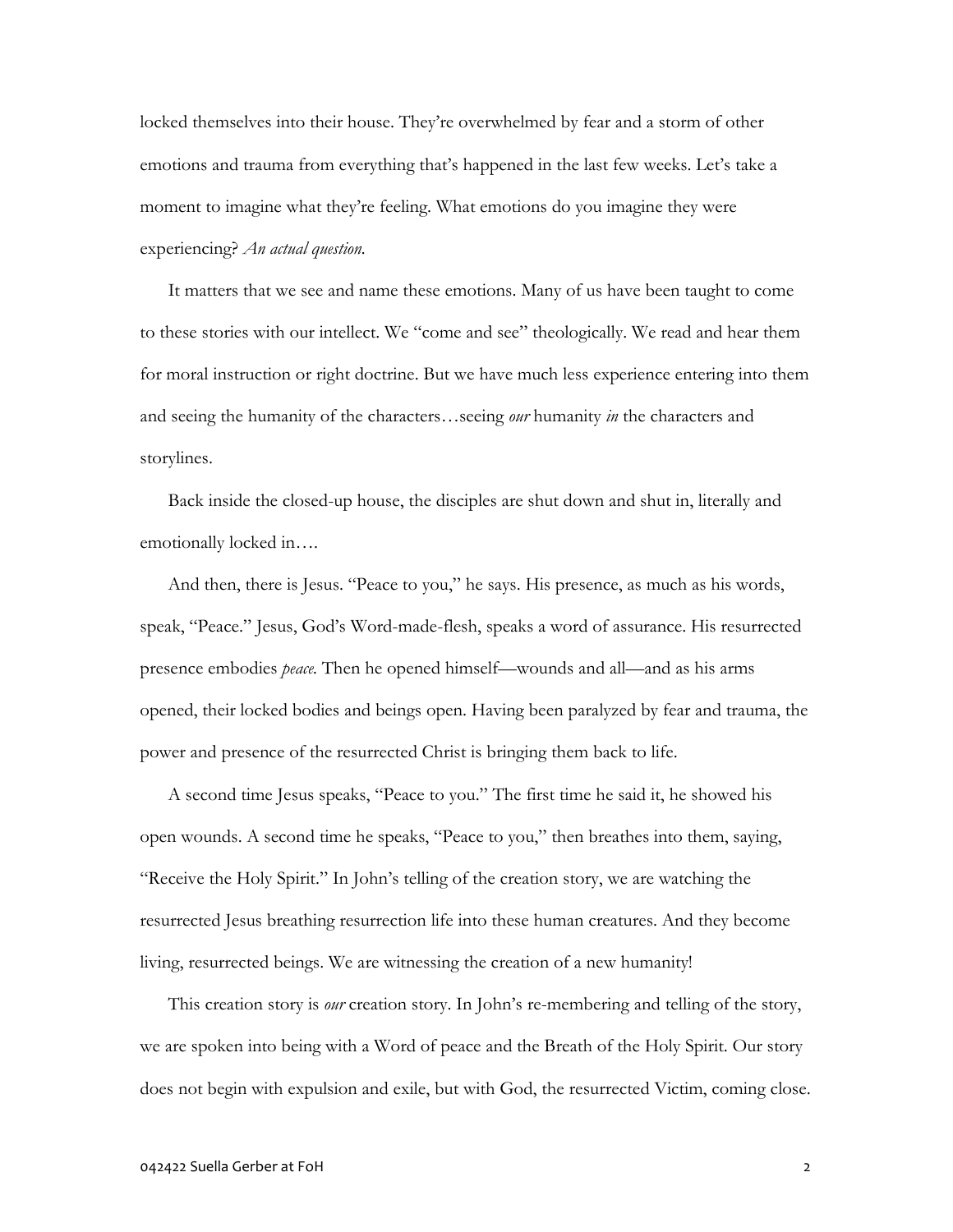Coming close and breathing life, resurrecting life into us. Creator God comes close, so very close that the Holy Breath of God is in us, in the same way that God's Holy Breath was in Jesus.

Then, with the breath of the Holy Spirit in his beloved friends, Jesus says something that, at first, seems a little odd. "If you forgive the sins of any, they are forgiven them; if you retain the sins of any, they are retained."

Really? "Forgive and be forgiven or don't and you won't"? What does forgiveness have to do with resurrection? We usually think of Jesus on the cross as being the forgiveness of sins. In fact, a lot of time and energy has been spent on how it is that Jesus dying on the cross forgives our sins. But here…here Jesus is putting the power of forgiveness into the hands of the disciples. He is giving the power of forgiveness to them as their mission and purpose.

 (Let's take a moment here…. Take a deep Spirit breath with me…. There is so much here. The story is so dense. There are so many details....)

 Jesus is putting the power of forgiveness into the hands of the disciples. The Greek word "forgive" literally means "release" or "let go." Jesus is releasing his power of forgiveness, sharing it with his beloved community! There is something here…something about the power of resurrection…and it's directly related to the power of releasing sins. Resurrection happens…we experience resurrection when we release each other. And when we hold on…holding on to each other's sins keeps us in the tomb.

 But this story isn't finished. One of the disciples, Thomas, wasn't there when all this happened. A week later he's there. And again, Jesus shows up and says, for the third time, "Peace to you." Then he turns to Thomas.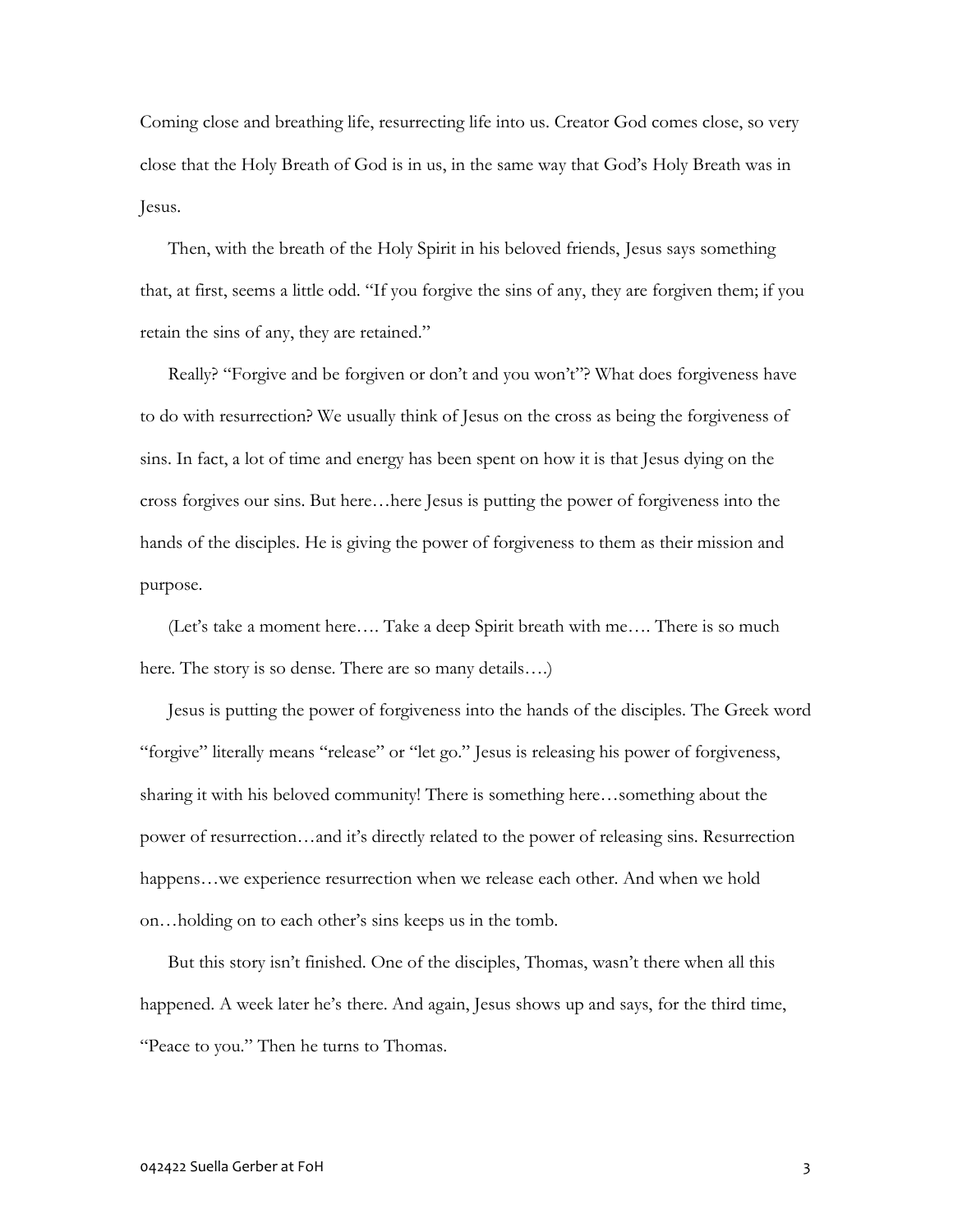But before we hear what he says to Thomas, we need to see that this is the third conversation between Thomas and Jesus. None of the other Gospels record conversations between Jesus and Thomas. But in John's Gospel, this is the 3<sup>rd</sup> conversation. And when things come in 3's, we have to pay attention! The first conversation was when Lazarus died and Thomas wanted to go and die with him. The  $2<sup>nd</sup>$  conversation was when Jesus was talking about going to prepare a place for the disciples. "I go to prepare a place for you…. You know the place I'm going," he said. And Thomas answered, "No we don't."

Now here in their 3<sup>rd</sup> conversation we hear answers that give new meaning and deeper layers to what Jesus has been teaching and living. Now, when we come and see, we hear that the place Jesus was preparing for us was resurrection life. The preparation for resurrection is dying. Metaphorical and spiritual dying. We get stuck thinking about death and resurrection because we only imagine literal, biological death. But Jesus is talking about a way and a truth of living, spiritually, metaphorically, body and being. This way of living looks like vulnerability. It's defenselessness. Jesus physically and biologically died on the cross. But he was dying long before that. There was a kind of dying in the way he lived, choosing to be with those on the margins, the lowly rather than seeking elite social circles. There was a kind of dying when he, the master and teacher, lowered himself to wash the feet of his students and disciples. There was a dying when chose to keep loving Judas and Peter, knowing they would betray and deny him. There was a dying when he stood, defenseless, in front of his accusers. Again and again, Jesus chose to open his heart, extending love, each time letting his defended-self die, each time releasing the sin of the other.

 This 3rd conversation between Jesus and Thomas isn't about Thomas doubting the resurrection. What Thomas cannot believe is that Jesus is bearing the wounds of death. Thomas, and we, expect the resurrection to magically disappear pains and wounds and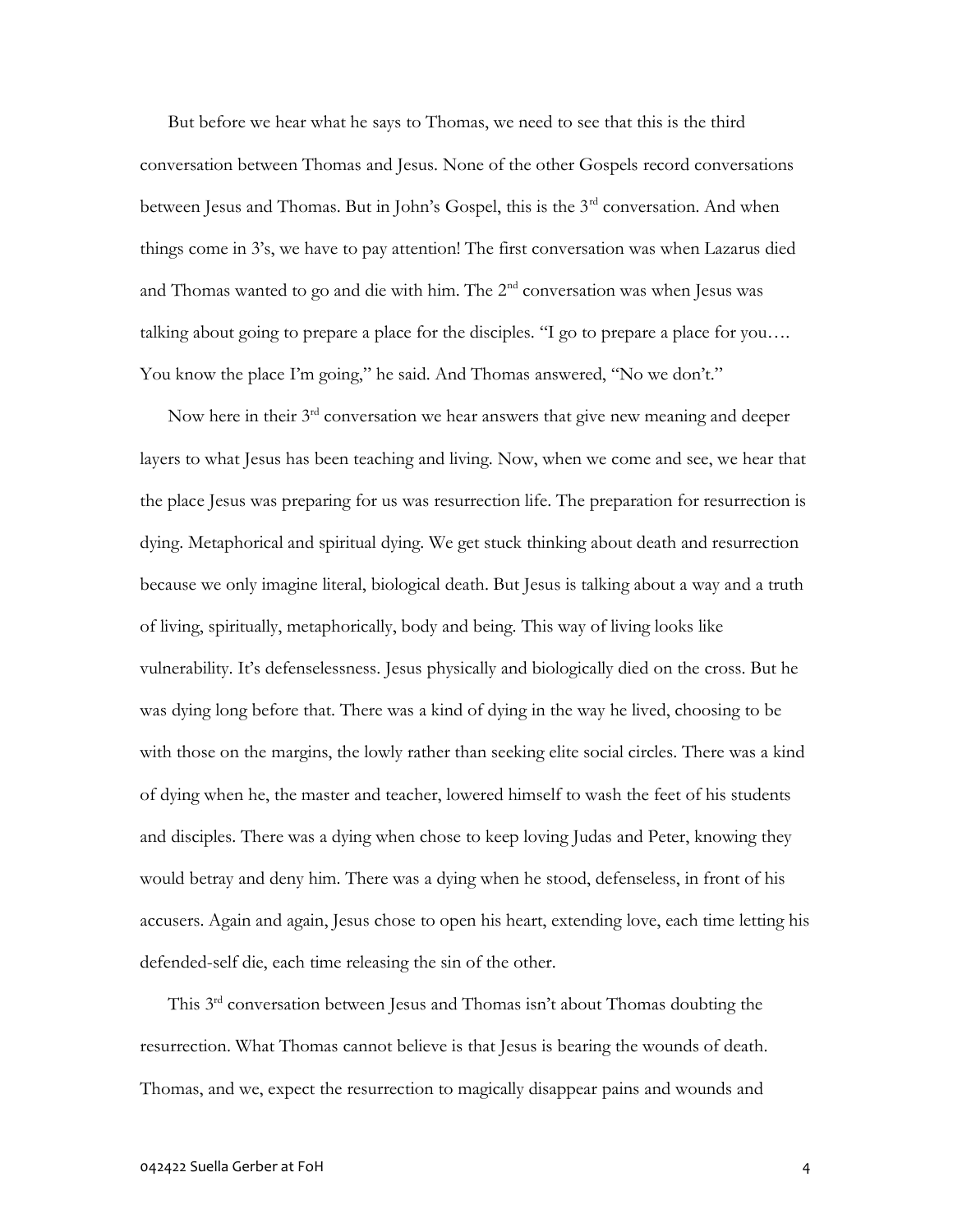death. But what we witness in this encounter between Thomas and the resurrected Christ is that the way of resurrection is *through* our wounds, *through* death. It is the way, the only way. It is the truth of resurrection life.

 Resurrection isn't something that happens between us as individuals and God. It isn't about my body being dead and then not dead. Rather, resurrection is about a way of living, a way of loving. Resurrection is about trusting the Holy Spirit of God. Resurrection is about releasing…forgiving and releasing our defended selves…releasing and forgiving each other's defended selves. Resurrection is a way of living as a loved and beloved community, a way of living with our arms open, sharing our wounds, defenseless.

 Remember at Lazarus' resurrection? When Jesus called him out of the tomb, Lazarus came out. And then Jesus said to the community that had gathered, "Unbind him and let him go." Or, "unbind him and forgive him." Jesus had called Lazarus out of the tomb, but as long as Lazarus was wrapped up in the bindings of his own sins and the sins of others, he wasn't fully alive. As long as we are wrapped up in the bindings of our defended selves and each other's defended selves, we cannot experience the fullness of resurrection.

But the resurrected Jesus has given us the power to forgive. So when we unbind and forgive each other, we are joining God's resurrection power. When we love and trust each other enough to open and show our wounds to each other, we are releasing God's resurrection power. When we let go of our defended selves and stand defenseless with each other, we are standing in the power of resurrection. Not only on the first day of the week, but on Monday morning…and every day of the week.

 The Holy Spirit of God is breathing resurrecting life into us. And when God's Holy Breath is in us, we are free to be at peace. A peace we can trust. A peace that opens our arms, releasing and forgiving ourselves, releasing and forgiving each other.